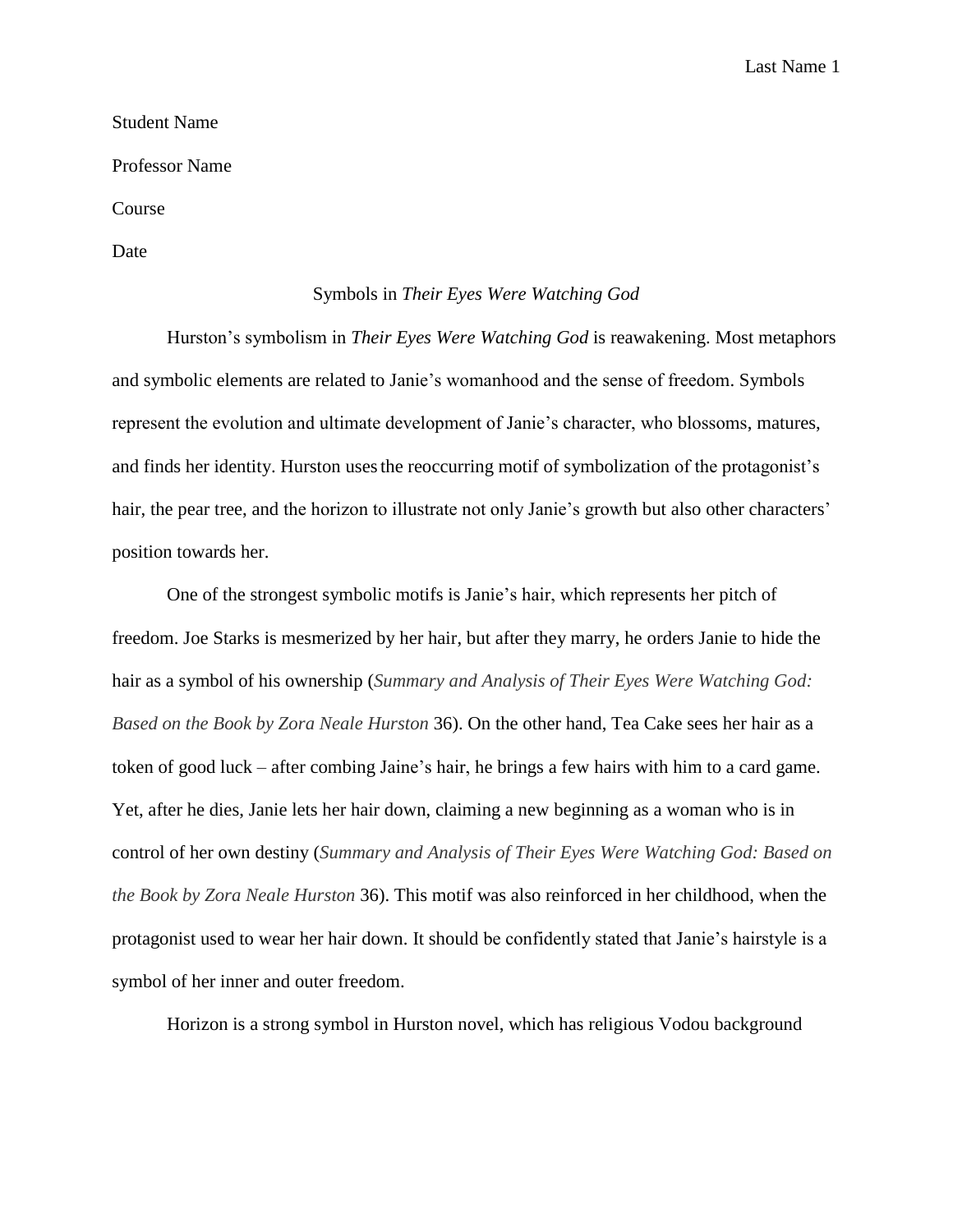Last Name 2

besides its primary meaning. According to Sheffler, Janie represents the reincarnation of the Vodou goddess of love and women, Erzulie (2). Janie reflects the main characteristics of the goddess: sensual nature, skin tone, and preference for the blue color (Sheffler 2). While Janie appears as Erzulie, Tea Cake is Legba, the gateway god. He opens the door to the Great Road, which itself is a symbol of the connection between the spirit world and the temporal world, socalled horizon (Sheffler 4). For Janie, the horizon became a symbol of the opportunity for a better life, the future. Using the revelation about the Vodou, the sense of the horizon gets deeper – Tea Cake, as representation of the spirit, opened the horizon for Janie. Eventually, it turns out that she could only pursue her bright future after meeting Tea Cake.

A pear tree is one of the most obvious symbols used by Hurston, which translates into life, love, sexuality. The blossoming tree is a standard representation of growing into a mature woman, exploring love and own sexuality (Chadwick 49). When Janie is lying beneath the tree, she watches a bee gather pollen from the pear flowers. That becomes an idea of a perfect relationship for her, and she later says that Logan and Joe were not letting her blossom. According to Kumar, Janie's quest for identity is strongly bonded with the idea of love and idealistic marriage she discovered under the pear tree (9). When she meets Tea Cake, her dreams of love and ideal relationship become true (Hurston 8). Janie says, that "he could be a bee to a blossom – a pear tree blossom in the spring. He seemed to be crushing scent out of the world with his footsteps" (Hurston 106). The repeating motif of a blossoming pear tree allows readers to see how the main character's attitude towards love and womanhood changes through time.

To sum up, there are three main reoccurring symbols in the novel – horizon, Janie's hair, and the blossoming pear tree. The symbolic motifs the author uses give out narrative to Janie's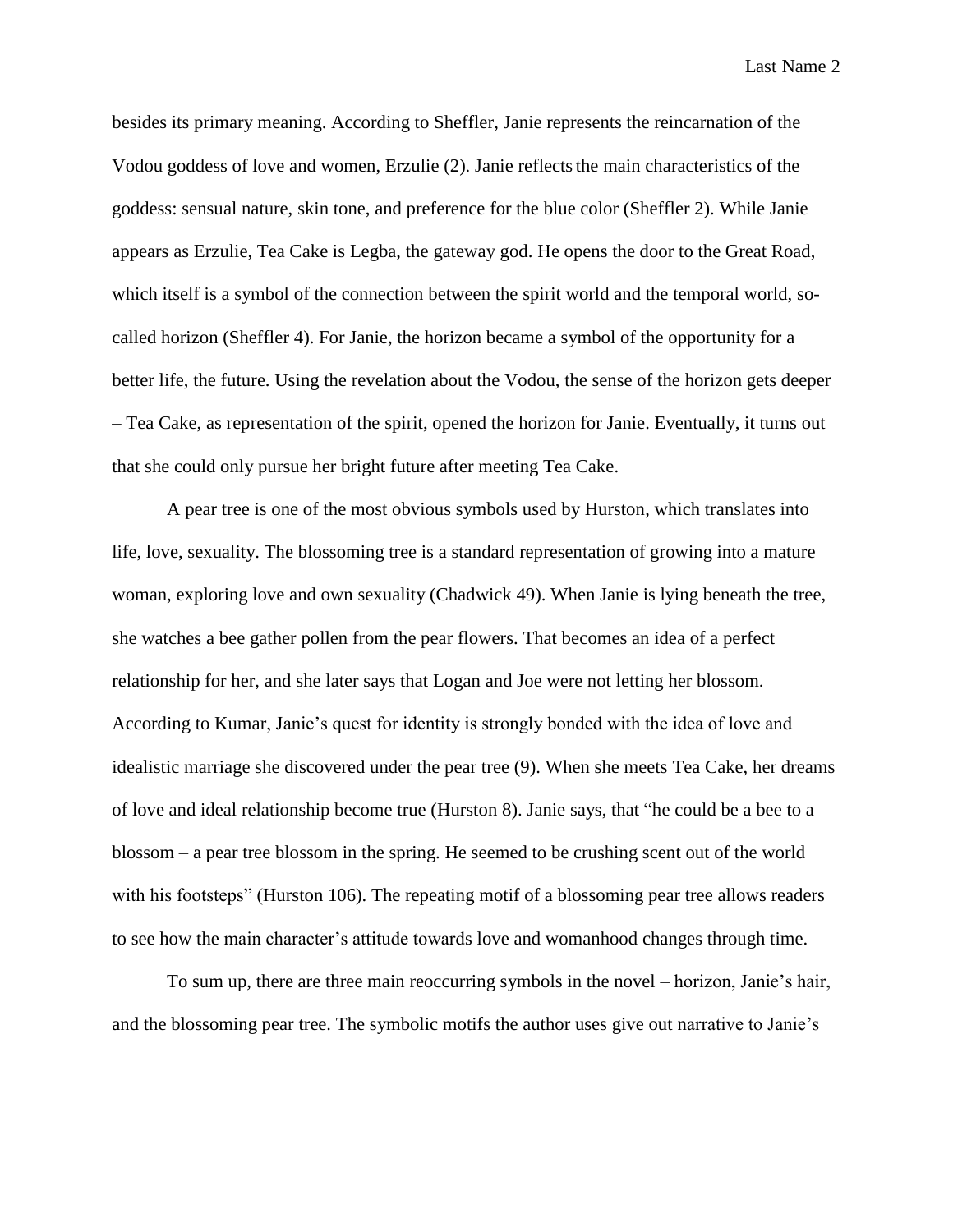development as a character and as a woman. The symbols have become an essential part of Janie's personality. They represent how freed she feels, how she foresees her future, and how she perceives love.